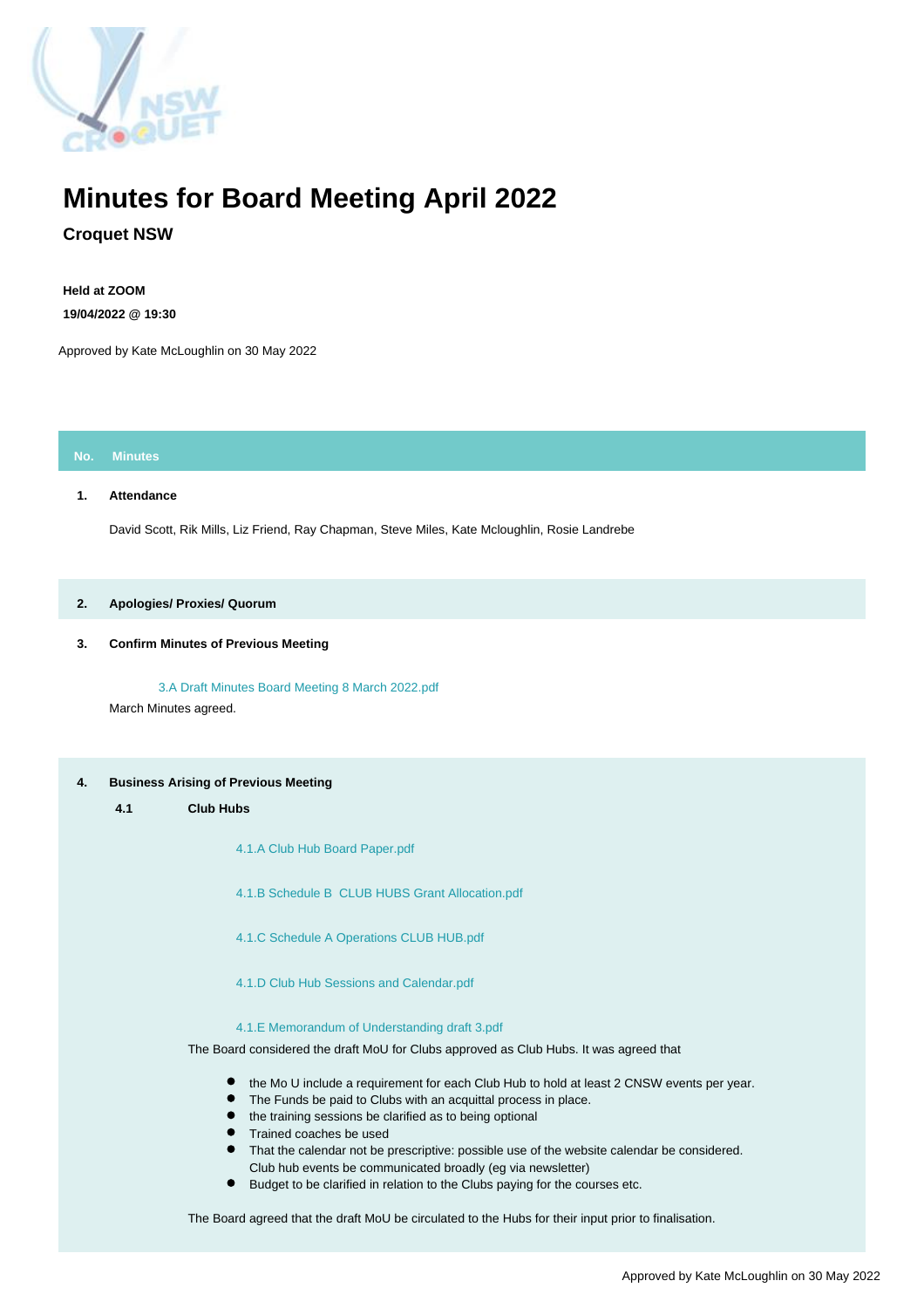

The Board agreed that we apply for an extension to the date to expend the funds from Sport and Rec

# **Actions #4.1**

(In Progress) The draft MoU be circulated to the Hubs for their input. **Rosie Landrebe David Scott** (In Progress) That David Scott apply for an extension to the acquittal date of the Sport and Rec funds **David Scott**

#### **5. Executive Reports**

#### **5.1 Chair's Report**

#### [5.1.A Chair's Report 2022 April.pdf](https://croquetnsw.ourcatherder.com/attachment/301376.0/ChairsReport2022April.pdf)

The Chair's Report was noted and it was agreed that

- Rosie contact Chatswood Croquet Club to follow up their future plans and bid to confirm and expand lawns
- The Nowra letter be considered for the Discussion Forum on 26 april.
- Kate to chair Discussion Forum, with focus on retention and recruitment, and to include presentation from Greg Bury on ACA resources
- The Board commented on the need to improve availabilty of resources from the Coaching Academy

#### **Actions #5.1**

(Not Yet Started) Rosie to contact Chatswood Club (Ted Woodley) re supporting the Club to develop their facilities and future opportunities **Rosie Landrebe**

# **6. Finance Report**

## [6.A Treasurer's Report 202204.pdf](https://croquetnsw.ourcatherder.com/attachment/302612.0/TreasurersReport202204.pdf)

The Board accepted the Treasurer's Report. It was agreed that

- CNSW change to a calendar financial year to be in line with ACA. (January to December). David Scott will put forward the constitutional change to fin year and AGM, with the suggestion to seek advice from Michael Strickland.
- Funds from expired Australian Unity investments be diversified into Westpac.
- Livestreaming expenses of \$4,200 confirmed as previously agreed.
- The Board confirmed that CNSW receives lawn fees from the use of Tempe during the Eire Cup.
- The Board agreed to Steve Miles proposal that Cooks River Croquet Club retain 50% of fees for CNSW members (non CRCC) using Tempe lawns, providing they continue to manage the booking system, and that they bill the users.
- Eire Cup expenses are greater than expected, Rosie to follow up with Concordia.
- The Board discussed OH&S issues at CNSW HQ Tempe, and agreed that reporting protocols need to be set up.
- Facilities Management Committee: Tempe lawns are under budget. Kate raised issue of any need to add resources to FMC to ensure viability for future.

# **Actions #6**

(In Progress) Investments to be made into Westpac trust accounts **Steve Miles**

(Not Yet Started) That David Scott under advice from Setve Miles, put forward a proposed Consititution change to change to a calendar financial year, be ratified by a General Meeting **Steve Miles**

# **David Scott**

(In Progress) Steve to advise CRCC Treasurer that Cooks River and CRCC share user fees 50/50 (\$3 each currently) for CNSW members (non CRCC) using Tempe lawns. CRCC to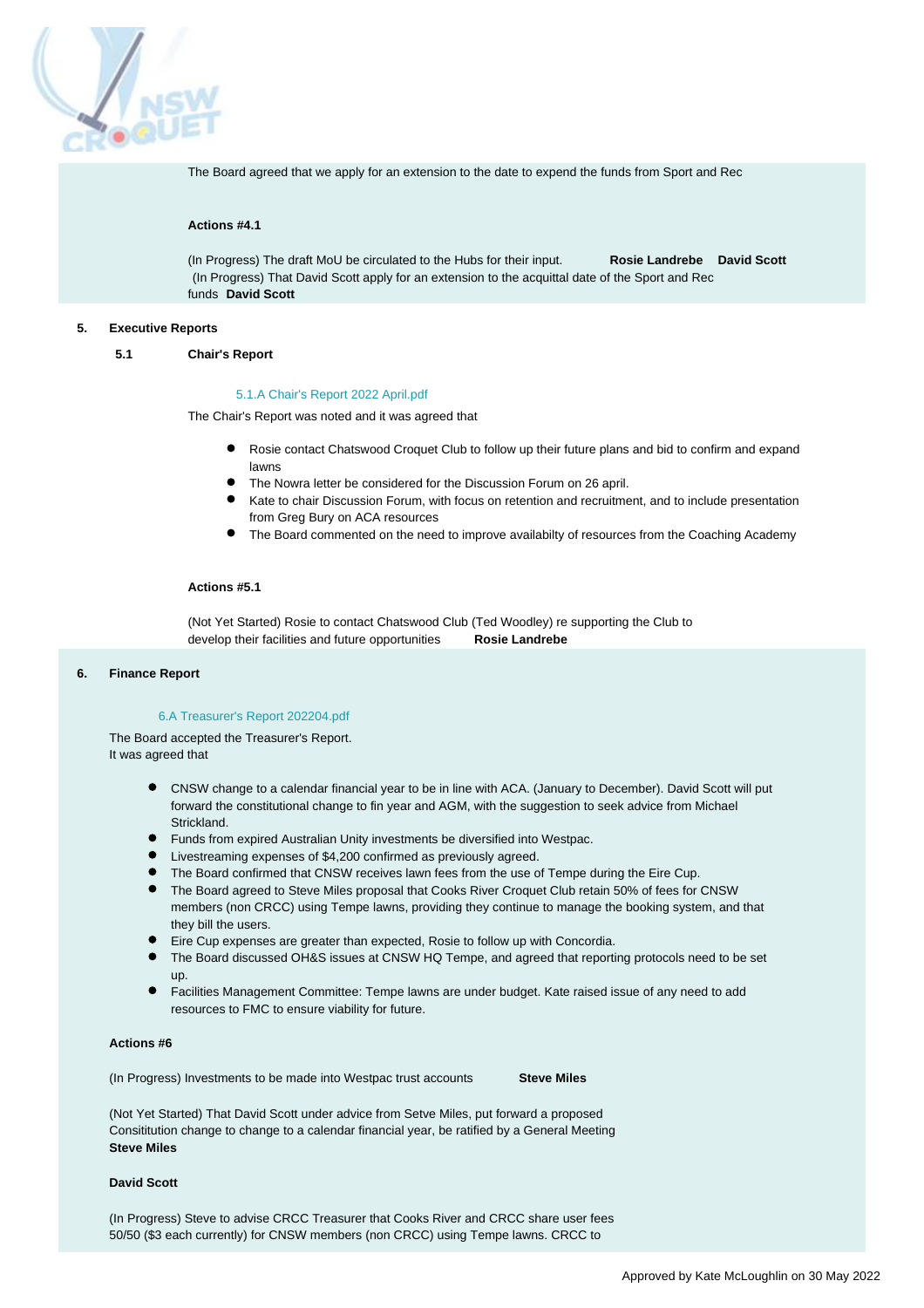

#### manage bookings and billing. **Steve Miles**

(Not Yet Started) OH&S Reporting protocol to be set up for CNSW HQ Tempe, and ensure players and others are aware of it. **Rosie Landrebe**

# **7. CNSW Policy Review**

# [7.A 2022-03-PolicyReviewUpdate.pdf](https://croquetnsw.ourcatherder.com/attachment/302992.0/2022-03-PolicyReviewUpdate.pdf)

Rik Mills presented an update on his work in reviewing policies. He noted the input by M Strickland to the new Integrity Framework may cause problems with the definition of 'membership'.

Board members to review Duties of Officials and Committees. Steve Miles confirmed that the duties of the Facilities Management Committee were appropriate.

#### **Actions #7**

(Not Yet Started) Kate to write to ACA regarding definition of members **Kate McLoughlin**

#### **8. General Business**

## **8.1 Strategic Plan**

#### [8.1.A Membership Growth Plan.pdf](https://croquetnsw.ourcatherder.com/attachment/302712.0/MembershipGrowthPlan.pdf)

Membership Growth Plan. the Board agreed to the plan, including expenditure of \$20,000 from Sport and Rec grant.

The Board discussed the usefulness of being involved with the ACA promotion activities.

#### **Actions #8.1**

(In Progress) Kate and Ray Chapman to progress Membership Growth Plan **Kate McLoughlin Ray Chapman** (Complete) The Board agreed that Liz Friend be the CNSW rep on the ACA Marketing and Publicity Group **Kate McLoughlin Liz Friend**

#### **8.2 CRCC - Mediation Proposal**

#### [8.2.A Board Paper- Mediation between CRCC and CNSW.pdf](https://croquetnsw.ourcatherder.com/attachment/298331.0/BoardPaper-MediationbetweenCRCCandCNSW.pdf)

#### [8.2.B Board Paper- Mediation Process.pdf](https://croquetnsw.ourcatherder.com/attachment/298332.0/BoardPaper-MediationProcess.pdf)

The Board considered Rosie Landrebe's proposal for mediation with CRCC. It was agreed that the matter be considered at the May Board Meeting given the changes in Committee members at Cooks River Croquet Club.

# **Actions #8.2**

(In Progress) Mediation proposal be considered at May meeting **Rosie Landrebe 8.3 Funding Recommendation for Chatswood School Project**

#### [8.3.A board paper school funding chatswood 2022.pdf](https://croquetnsw.ourcatherder.com/attachment/301942.0/boardpaperschoolfundingchatswood2022.pdf)

The Board approved the funding of the Chatswood School project at \$1,000 subject to receipts and acquittal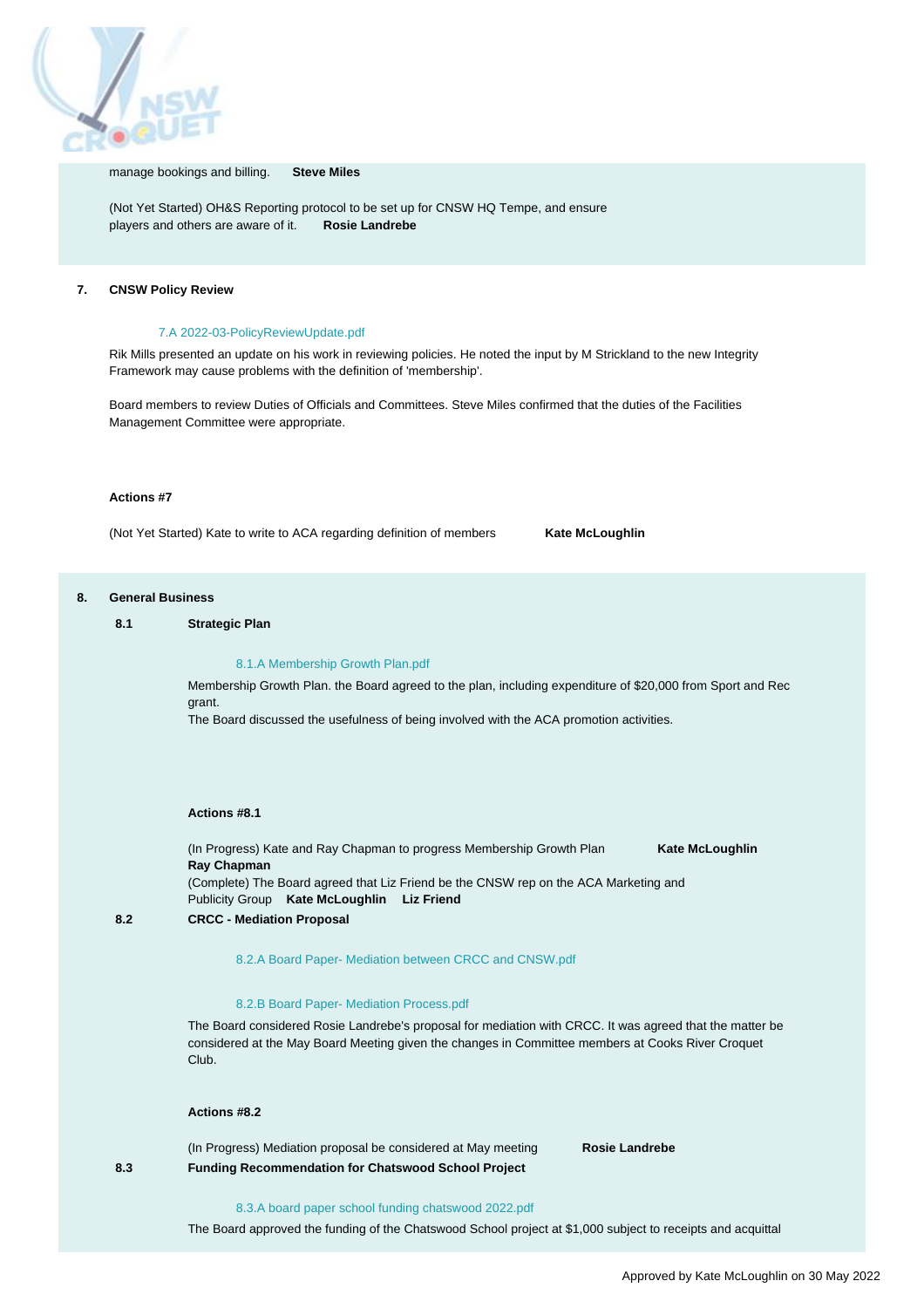

#### process.

## **Actions #8.3**

(In Progress) Ray Chapman to advise Chatswood Croquet club of the agreement to fund the school project at \$1,000. **Ray Chapman 8.4 Trophies - No new ones required**

# [8.4.A BOARD PAPER TROPHIES.pdf](https://croquetnsw.ourcatherder.com/attachment/298334.0/BOARDPAPERTROPHIES.pdf)

The Board noted Ray's update on trophies, and commended the return of most trophies.

#### **Actions #8.4**

(Not Yet Started) Rosie to repurpose trophies as recommended **Rosie Landrebe Ray Chapman 8.5 GC Rules 6th Edition**

# [8.5.A Board Paper - GC Rule Books to be provided to each CNSW GC Referee & Traineee](https://croquetnsw.ourcatherder.com/attachment/302700.0/BoardPaper-GCRuleBookstobeprovidedtoeachCNSWGCRefereeTraineeeReferee.pdf)

# [Referee.pdf](https://croquetnsw.ourcatherder.com/attachment/302700.0/BoardPaper-GCRuleBookstobeprovidedtoeachCNSWGCRefereeTraineeeReferee.pdf)

It was agreed that CNSW provide a free GC Rules 6th Edition book to each currently accredited GC referee and GC trainee referee. Such provision also includes postage costs. Up to \$1,100

## **Actions #8.5**

(Not Yet Started) Lorraine Hatfield to post a copy of the updated GC Rules Book to each referee in NSW Up to a cost of \$1,100. **David Scott**

# **8.6 Appoint Additional GC Tutor Referee**

# [8.6.A Board Paper - appoint Kaye Martin as GC Tutor Referee.pdf](https://croquetnsw.ourcatherder.com/attachment/302707.0/BoardPaper-appointKayeMartinasGCTutorReferee.pdf)

The Board approved Lorraine Hatfield's recommendation that Kaye Martin be endorsed as a Tutor GC Referee.

#### **Actions #8.6**

(In Progress) Lorraine to advise Kaye Martin that she is Tutor Referee. **David Scott 8.7 CNSW Logo**

#### [8.7.A Change of CNSW logo.pdf](https://croquetnsw.ourcatherder.com/attachment/302701.0/ChangeofCNSWlogo.pdf)

Kate proposed to review the current logo. It was agreed input from membership should be sought, and consideration be given to adding to marketing activity.

#### **Actions #8.7**

(Not Yet Started) Kate to seek further input to logo change. **Kate McLoughlin** 

#### **9. Committee Reports**

## **9.1 Tournaments Committee**

#### [9.1.A TC report 11 April 2022.pdf](https://croquetnsw.ourcatherder.com/attachment/302646.0/TCreport11April2022.pdf)

The Board noted the Tournaments Committee Report by David Stanton, particularly the Report on the Eire Cup.

David Stanton has proposed training potential Tournament Managers to use the spreadseets he has prepared to manage tournaments.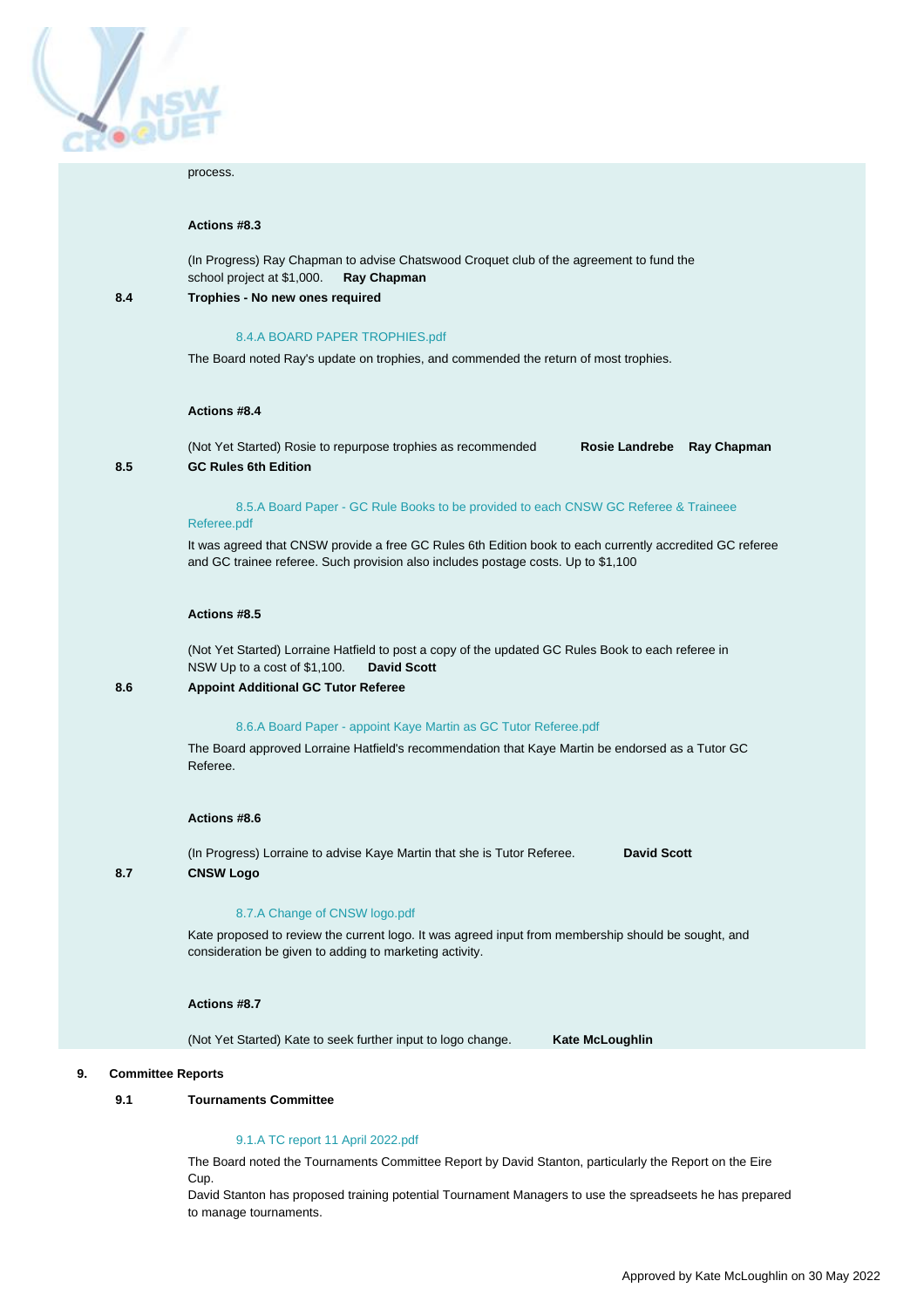

## **Actions #9.1**

(Not Yet Started) The Board to note David Stanton's proposal to train Tournament Managers for possible use in Club Hubs project. **Rosie Landrebe Ray Chapman 9.2 AC Refereeing**

**9.3 Membership - see Treasurer's Report**

#### **9.4 Gateball (outstanding from March 2022)**

# [9.4.A Gateball Report March 2022.pdf](https://croquetnsw.ourcatherder.com/attachment/302643.0/GateballReportMarch2022.pdf)

The Board noted the Gateball report and was supportive of Judy Tier's proposal to develop interest in Gateball around the State.

#### **10. Any Other Business**

# **10.1 Should we allow affiliated clubs to advertise in CNSW Newsletter**

#### [10.1.A Board Paper - Advertising in CNSW Newsletter.pdf](https://croquetnsw.ourcatherder.com/attachment/303040.0/BoardPaper-AdvertisinginCNSWNewsletter.pdf)

The Board agreed with Liz Friend's recommendation that CNSW does not carry advertisements from Clubs.

# **10.2 NSW 2022 Hall of Champions Nominations**

#### [10.2.A NSW 2022 Hall of Champions Nominations.pdf](https://croquetnsw.ourcatherder.com/attachment/303665.0/NSW2022HallofChampionsNominations.pdf)

It was agreed that Tony Hall be nominated for Hall of Champions.

#### **Actions #10.2**

(Not Yet Started) Rosie Landrebe to prepare nomination for Hall of Champions by 27 May **Rosie Landrebe**

# **10.3 Papers to Board**

It was agreed that David Scott would source a new template for Board papers, and ensure the author is identified.

# **10.4 Super User for database**

It was agreed that Gareth Denyer be approached to be Super user for database.

# **Actions #10.4**

(Complete) Kate to ask Gareth Denyer to take on Super User role for database. **Kate McLoughlin**